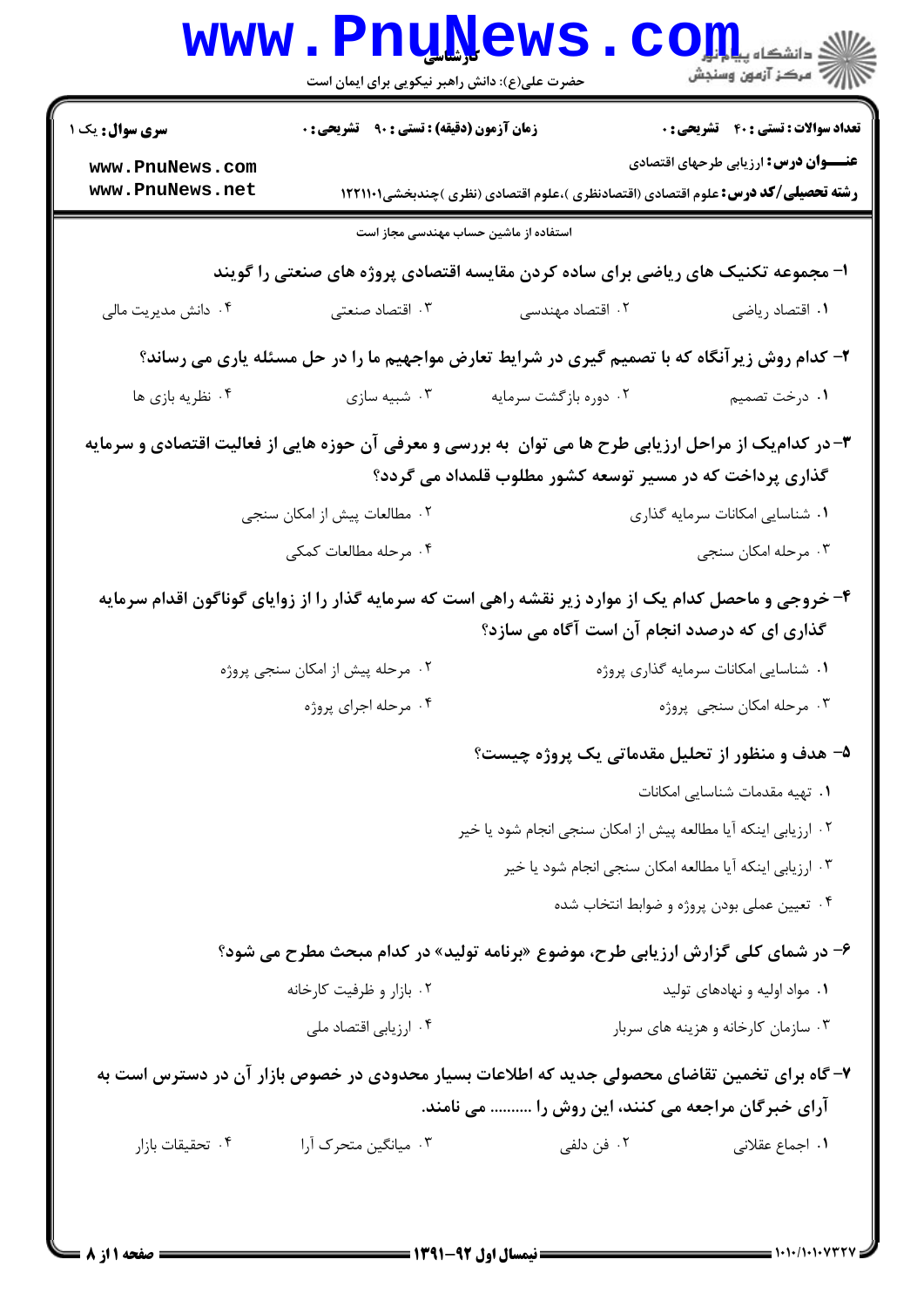|                                                                                  | www.PnuNews<br>حضرت علی(ع): دانش راهبر نیکویی برای ایمان است |  | الی دانشکاه پیابانی<br>اراد سکن آزمون وسنجش                                                                                             |  |
|----------------------------------------------------------------------------------|--------------------------------------------------------------|--|-----------------------------------------------------------------------------------------------------------------------------------------|--|
| <b>سری سوال : ۱ یک</b>                                                           | <b>زمان آزمون (دقیقه) : تستی : ۹۰ قشریحی : .</b>             |  | <b>تعداد سوالات : تستي : 40 ٪ تشريحي : 0</b>                                                                                            |  |
| www.PnuNews.com<br>www.PnuNews.net                                               |                                                              |  | <b>عنـــوان درس:</b> ارزیابی طرحهای اقتصادی<br><b>رشته تحصیلی/کد درس:</b> علوم اقتصادی (اقتصادنظری )،علوم اقتصادی (نظری )چندبخشی1۲۲۱۱۰۱ |  |
|                                                                                  |                                                              |  | ٨− در مورد مفهوم ظرفیت بنگاه عبارت صحیح کدام است؟                                                                                       |  |
|                                                                                  |                                                              |  | ١. بنگاههای صنعتی به طور معمول در حد ظرفیت اسمی خود فعالیت می کنند                                                                      |  |
|                                                                                  |                                                              |  | ۰۲ ظرفیت اسمی رابطه نزدیکی با میزان تعطیلات و مقتضیات بازار دارد                                                                        |  |
|                                                                                  |                                                              |  | ۰۳ ظرفیت واقعی به طور معمول اندکی از ظرفیت اسمی بیشتر است                                                                               |  |
|                                                                                  |                                                              |  | ۰۴ ظرفیت مطلوب ممکن است کمتر از ظرفیت اسمی بنگاه تعیین شود                                                                              |  |
|                                                                                  |                                                              |  | ۹– کدام گزینه در تعیین ظرفیت اسمی بنگاه توسط تیم مطالعاتی نقش چندانی ندارد؟                                                             |  |
|                                                                                  | ۰۲ آگاهی از میزان محدودیت منابع مالی سرمایه گذار             |  | ۰۱ منحنی هزینه متوسط بلند مدت در صنعت                                                                                                   |  |
|                                                                                  | ۰۴ اندازه تولید بنگاه های رقیب                               |  | ۰۳ فناوری تولید و عوامل مرتبط با آن                                                                                                     |  |
| +1- کدام یک از موارد زیر جزو روش های تامین مالی داخلی طرح محسوب <u>نمی</u> گردد؟ |                                                              |  |                                                                                                                                         |  |
|                                                                                  | ۰۲ روش انتشار اوراق قرضه                                     |  | ۰۱ روش انتشار سهام                                                                                                                      |  |
|                                                                                  | ۰۴ افزايش سرمايه                                             |  | ۰۳ معاملات پایاپای                                                                                                                      |  |
|                                                                                  |                                                              |  | 11- مزایای روش انتشار سهام بعنوان یکی از روشهای تامین مالی طرح چیست؟                                                                    |  |
|                                                                                  |                                                              |  | ٠١ اوراق سهام سررسيد دارد                                                                                                               |  |
|                                                                                  |                                                              |  | ۰۲ شکلی از تامین مالی دائمی است                                                                                                         |  |
|                                                                                  |                                                              |  | ۰۳ روشی موقت برای تامین مالی است                                                                                                        |  |
|                                                                                  |                                                              |  | ۰۴ یکی از ارزان ترین شیوه های تامین مالی محسوب می گردد                                                                                  |  |
|                                                                                  |                                                              |  | ۱۲- انتشار اوراق قرضه برای تامین مالی طرح نسبت به وام های کوتاه مدت آن هنگام بهتر است که                                                |  |
| ۰۲ نرخ بهره اوراق مشاركت از نرخ بازدهی طرح بیشتر باشد                            |                                                              |  | ۰۱ نرخ بازدهی طرح از نرخ بهره اوراق مشارکت بیشتر باشد                                                                                   |  |
|                                                                                  | ۰۴ وثيقه كافي براي اخذ اعتبار در اختيار نباشد                |  | ۰۳ تبلیغات مناسبی صورت بگیرد                                                                                                            |  |
|                                                                                  |                                                              |  | ۱۳-در سال های اخیر برای صنعت نفت، عملیات اکتشاف و حفاری میدان نفتی از کدام روش تامین مالی طرح بیشتر<br>استفاده شده است؟                 |  |
|                                                                                  | ۰۲ روش انتشار اوراق قرضه                                     |  | ٠١ روش يوزانس                                                                                                                           |  |
|                                                                                  | ۰۴ روش بيع متقابل                                            |  | ۰۳ روش فاينانس                                                                                                                          |  |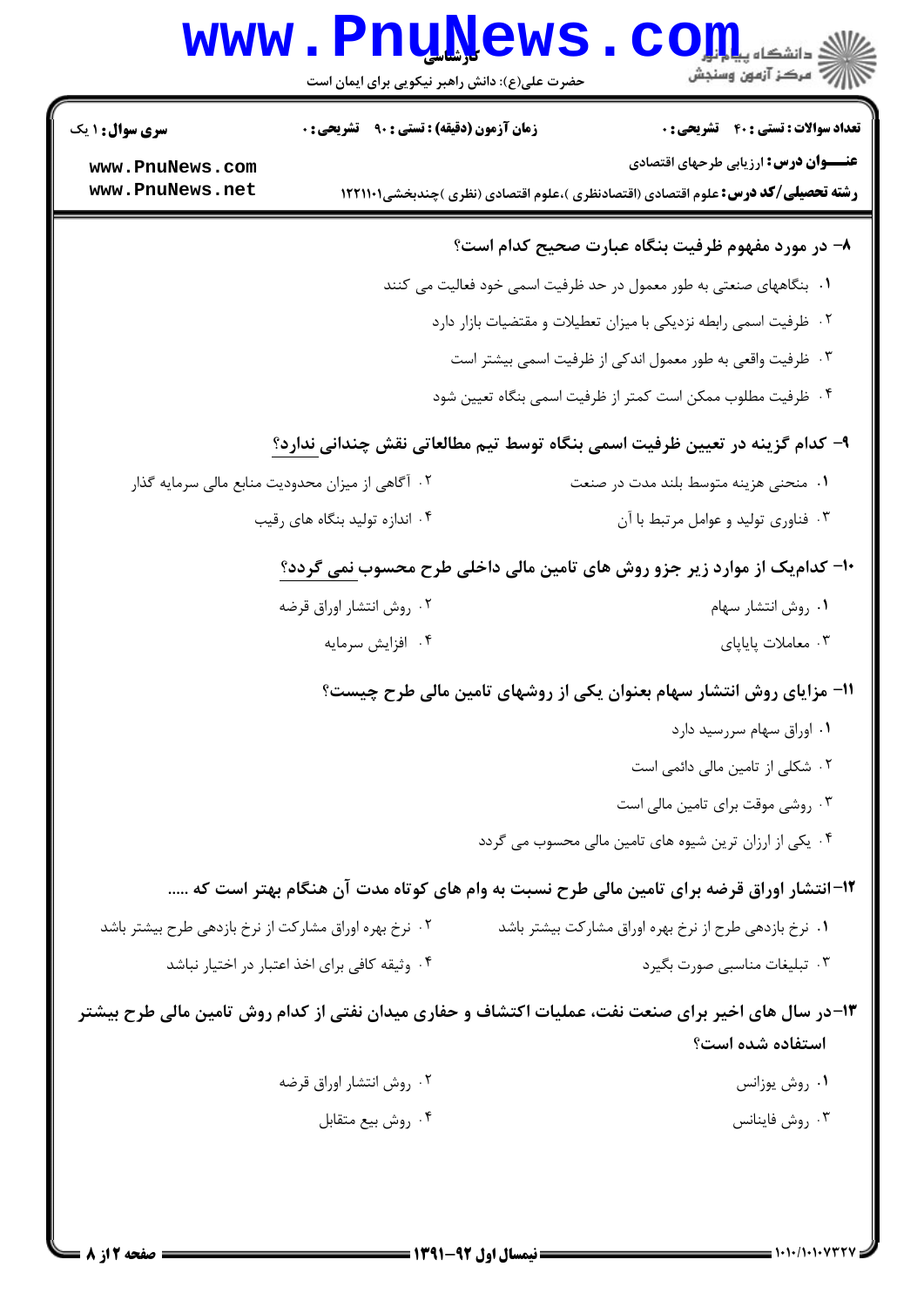|                                                                                                       | <b>www . Pnu<u>n</u>ews</b><br>حضرت علی(ع): دانش راهبر نیکویی برای ایمان است |                                                                                                      | و دانشگاه پ <b>یا با بار</b><br><i>إل<sup>7</sup> مرڪ</i> ز آزمون وسنڊش                   |
|-------------------------------------------------------------------------------------------------------|------------------------------------------------------------------------------|------------------------------------------------------------------------------------------------------|-------------------------------------------------------------------------------------------|
| <b>سری سوال : ۱ یک</b><br>www.PnuNews.com                                                             | زمان آزمون (دقیقه) : تستی : ۹۰٪ تشریحی : ۰                                   |                                                                                                      | <b>تعداد سوالات : تستی : 40 قشریحی : 0</b><br><b>عنـــوان درس:</b> ارزیابی طرحهای اقتصادی |
| www.PnuNews.net                                                                                       |                                                                              | <b>رشته تحصیلی/کد درس:</b> علوم اقتصادی (اقتصادنظری )،علوم اقتصادی (نظری )چندبخشی1۲۲۱۱۰۱             |                                                                                           |
|                                                                                                       |                                                                              | ۱۴– کدام یک از روشهای تامین مالی پروژه در متون تجارت بین الملل به مفهوم معامله نسیه تضمین شده معروف  | است؟                                                                                      |
| $\rm{BOT}$ ، روش $\cdot$                                                                              | ۰۳ روش یوزانس                                                                | ۰۲ روش فاينانس                                                                                       | ٠١ روش بيع متقابل                                                                         |
|                                                                                                       |                                                                              | ۱۵- هرگاه میزان ارزش حال خالص برابر صفر باشد، نسبت منافع تنزیل شده به هزینه های تنزیل شده چگونه است؟ |                                                                                           |
|                                                                                                       | ۰۲ میزانی منفی اختیار می کند                                                 |                                                                                                      | ۰۱ برابر صفر خواهد بود                                                                    |
|                                                                                                       | ۰۴ ارتباط خاصی بین این دو معیار وجود ندارد                                   |                                                                                                      | ۰۳ برابر یک خواهد بود                                                                     |
| ۱۶- در این نوع از قرارداد بخش خصوصی پس از ساخت طرح، مالک آن می شود، بطور نامحدود از آن بهره برداری می |                                                                              | کند، و تعهدی به انتقال مالکیت به دولت بعد از مدت معین ندارد.                                         |                                                                                           |
| $EPC$ .*                                                                                              | $BOO^{-15}$                                                                  | $BOR$ . T                                                                                            | $BTO$ .                                                                                   |
| ۱۷– در این روش پس از ساخت و بهره برداری از پروژه توسط بخش خصوصی امکان تمدید مدت اعطای امتیاز به بخش   |                                                                              |                                                                                                      | خصوصی مد نظر قرار می گیرد.                                                                |
| $EPC$ $\cdot$                                                                                         | $BTO$ *                                                                      | $BOR$ . T                                                                                            | $BOT$ .                                                                                   |
|                                                                                                       |                                                                              | ۱۸- هر گاه نرخ بازده داخلی دو پروژه با هم برابر باشد کدام طرح انتخاب خواهد شد؟                       |                                                                                           |
|                                                                                                       | ۰۲ هرکدام نسبت سودآوری بالاتری داشته باشد                                    |                                                                                                      | ٠١ هر كدام رقم سرمايه گذاري بالاتري داشته باشد                                            |
|                                                                                                       | ۰۴ انتخاب ميسر نيست                                                          |                                                                                                      | ۰۳ هر کدام ارزش حال خالص بالاتری داشته باشد                                               |
|                                                                                                       |                                                                              | ۱۹- کدام یک از موارد زیر از دلایل استقرار طلافروشان در کنار همدیگر است؟                              |                                                                                           |
|                                                                                                       | ۰۲ صرفه جویی ناشی از تجمع محلی                                               |                                                                                                      | ٠١ صرفه جويي ناشي از ارتباطات                                                             |
| ۰۴ صرفه جویی ناشی از گستردگی تقاضا برای مواد اولیه                                                    |                                                                              |                                                                                                      | ۰۳ صرفه جویی ناشی از تجمع شهری                                                            |
|                                                                                                       |                                                                              | ۲۰– کدام گزینه از فروض مدل وبر در مکانیابی بنگاه نیست؟                                               |                                                                                           |
| ۰۲ هزینه های تولید بنگاه بر قیمت محصول تاثیر می گذارد                                                 |                                                                              |                                                                                                      | ۰۱ تنها یک نهاده به محل تولید بنگاه حمل می شود                                            |
|                                                                                                       | ۰۴ بنگاه نقشی در تعیین قیمت نهاده ها ندارد                                   | ۰۳ بنگاه یک محصول را تولید کرده و به بازار ارسال می کند                                              |                                                                                           |
|                                                                                                       |                                                                              |                                                                                                      |                                                                                           |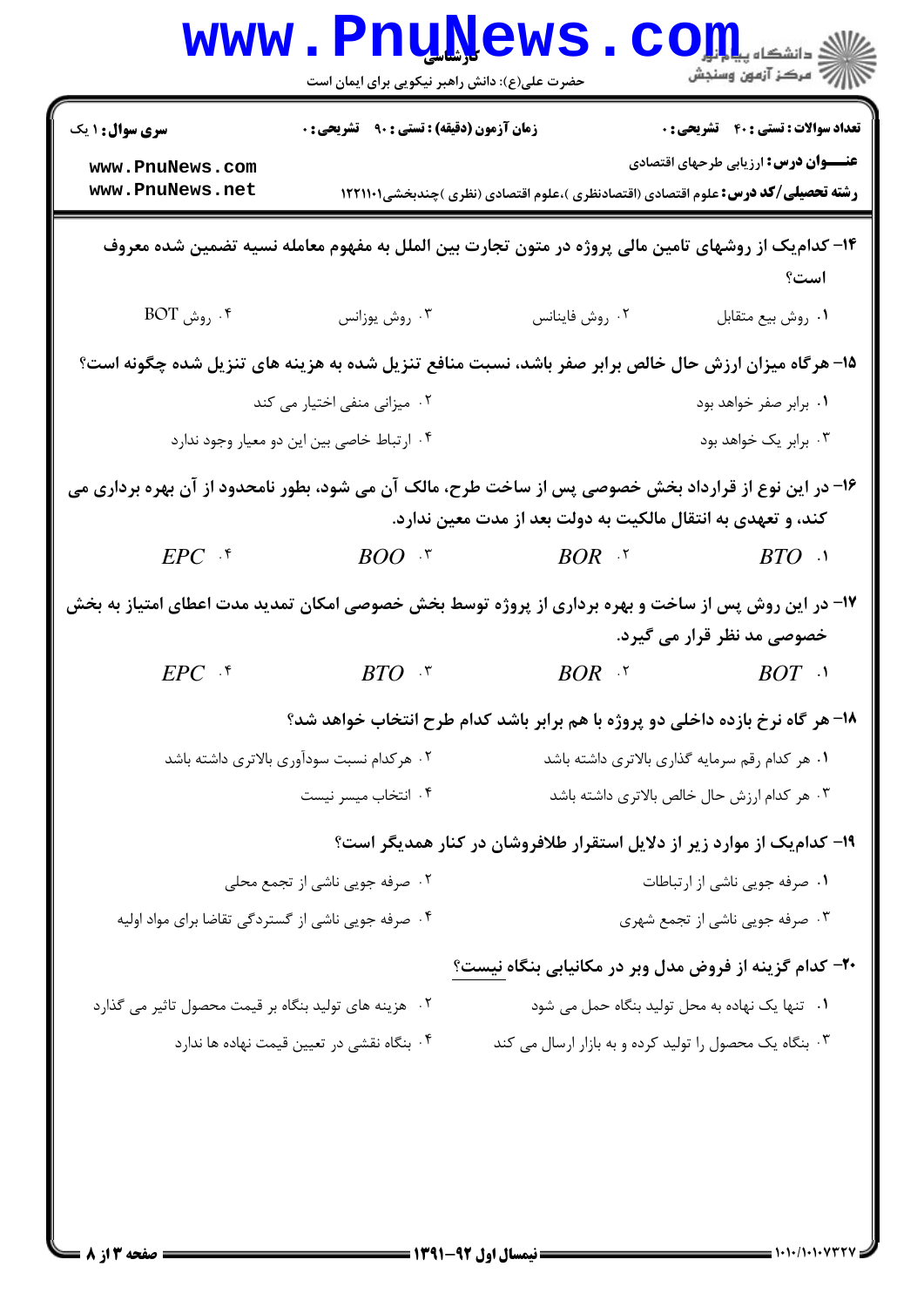|                                    | www.PnuNews<br>حضرت علی(ع): دانش راهبر نیکویی برای ایمان است                                               | الله دانشکاه پیابانی<br>الله مرکز آنههن وسنجش                                                                                           |
|------------------------------------|------------------------------------------------------------------------------------------------------------|-----------------------------------------------------------------------------------------------------------------------------------------|
| <b>سری سوال : ۱ یک</b>             | <b>زمان آزمون (دقیقه) : تستی : ۹۰٪ تشریحی : 0</b>                                                          | <b>تعداد سوالات : تستی : 40 - تشریحی : 0</b>                                                                                            |
| www.PnuNews.com<br>www.PnuNews.net |                                                                                                            | <b>عنـــوان درس:</b> ارزیابی طرحهای اقتصادی<br><b>رشته تحصیلی/کد درس:</b> علوم اقتصادی (اقتصادنظری )،علوم اقتصادی (نظری )چندبخشی1۲۲۱۱۰۱ |
|                                    |                                                                                                            | ۲۱- در مباحث سرمایه گذاری، برای پیدا کردن ارزش فعلی هر واحد پولی                                                                        |
|                                    |                                                                                                            | ۰۱ از فاکتور تنزیل هر واحد پول در زمان ۱ $t-1$ استفاده می شود $\cdot$                                                                   |
|                                    |                                                                                                            | ۰۲ از فاکتور تنزیل هر واحد پول در زمان $t$ استفاده می شود                                                                               |
|                                    |                                                                                                            | ا از فاکتور تنزیل هر واحد پول در زمان ۱ $t+1$ استفاده می شود $\cdot$                                                                    |
|                                    |                                                                                                            | ۰۴ از نرخ تنزیل مجدد استفاده می شود                                                                                                     |
|                                    | ۲۲- نرخ ترجیح زمانی پول برای افراد و بنگاه های اقتصادی مختلف، در یک مقطع زمانی معین                        |                                                                                                                                         |
|                                    |                                                                                                            | ٠١. با يكديگر برابر است                                                                                                                 |
|                                    |                                                                                                            | ۰۲ به درجه ریسک پذیری بستگی دارد                                                                                                        |
|                                    |                                                                                                            | ۰۳ با یکدیگر متفاوت است اما به درجه ریسک پذیری ارتباطی ندارد                                                                            |
|                                    |                                                                                                            | ۰۴ برابر واحد است                                                                                                                       |
|                                    | ۲۳- اگر نرخ تنزیل برابر ۸ درصد باشد و مبلغ ده هزار تومان امسال سرمایه گذاری شود، این مبلغ در پایان سال سوم |                                                                                                                                         |
|                                    |                                                                                                            | چه میزان خواهد بود؟                                                                                                                     |
|                                    | $\mathbf{v} \in \mathbb{R}^n$                                                                              |                                                                                                                                         |
|                                    |                                                                                                            | $P = A \bigg \frac{{{{\left( {1 + i} \right)}^n} - 1}}{{i{{\left( {1 + i} \right)}^n}}}\bigg $ عبارت مقابل معادل گدام گزینه است؟        |
|                                    | ۰۲ فرمول پرداخت منظم سالانه                                                                                | ۰۱ فرمول بازگشت سرمایه                                                                                                                  |
|                                    | ۰۴ فرمول پرداخت يكنواخت سالانه                                                                             | ۰۳ فرمول ارزش کنونی اقساط سالانه                                                                                                        |
|                                    |                                                                                                            | 7۵- کدام گزینه فرمول پرداخت منظم سالانه است؟                                                                                            |
|                                    | $A = F \left  \frac{i}{\left(1 + i\right)^n - 1} \right ^{-1}$                                             | $F = \frac{A[(1+i)^n - 1]}{2}$                                                                                                          |
|                                    | $P = A \left  \frac{(1+i)^n - 1}{i(1+i)^n} \right $                                                        | $A = P \left  \frac{i(1+i)^n}{(1+i)^n - 1} \right $                                                                                     |

**: صفحه 4 از 8 =**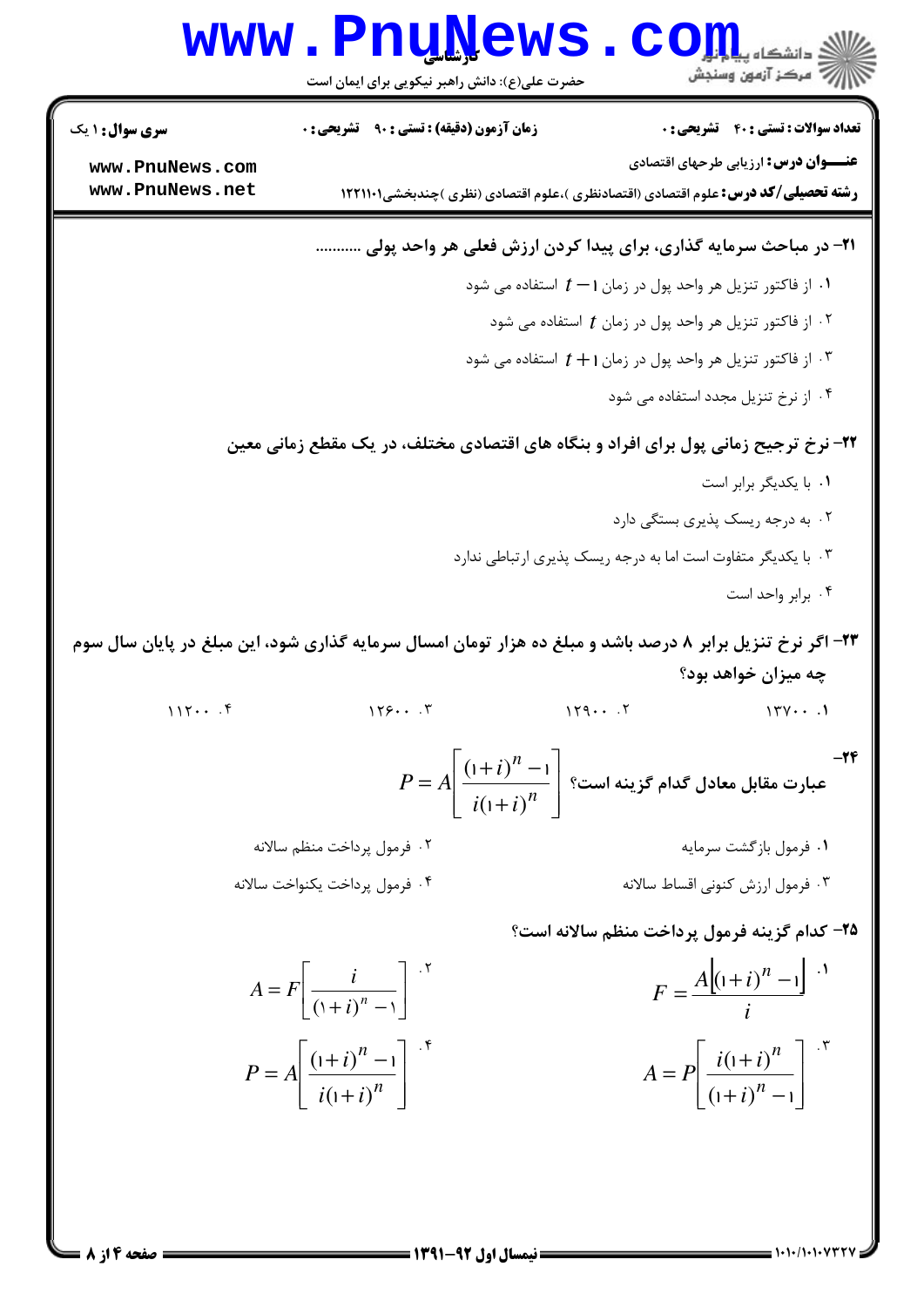|                                                                                 | <b>www.PnuNews</b><br>حضرت علی(ع): دانش راهبر نیکویی برای ایمان است                                                                                                            |                                                                                          | $\mathbf{C}\mathbf{O}\mathbf{H}$ و دانشڪاء پ<br>الإرآد مركز آزمون وسنجش |  |  |
|---------------------------------------------------------------------------------|--------------------------------------------------------------------------------------------------------------------------------------------------------------------------------|------------------------------------------------------------------------------------------|-------------------------------------------------------------------------|--|--|
| <b>سری سوال :</b> ۱ یک                                                          | <b>زمان آزمون (دقیقه) : تستی : ۹۰٪ تشریحی : 0</b>                                                                                                                              |                                                                                          | <b>تعداد سوالات : تستی : 40 قشریحی : 0</b>                              |  |  |
| www.PnuNews.com<br>www.PnuNews.net                                              |                                                                                                                                                                                | <b>رشته تحصیلی/کد درس:</b> علوم اقتصادی (اقتصادنظری )،علوم اقتصادی (نظری )چندبخشی1۲۲۱۱۰۱ | <b>عنـــوان درس:</b> ارزیابی طرحهای اقتصادی                             |  |  |
|                                                                                 | ۲۶- اگر نرخ ترجیح زمانی سرمایه گذار برابر ۸ درصد باشد و خالص جریان وجوه پروژه سرمایه گذاری طی ده سال<br>متوالی برابر ۴۰۰ هزار واحد پولی باشد ارزش حال خالص طرح چقدر خواهد بود؟ |                                                                                          |                                                                         |  |  |
| 1917                                                                            |                                                                                                                                                                                |                                                                                          |                                                                         |  |  |
|                                                                                 |                                                                                                                                                                                | ۲۷- کدام یک از موارد زیر از عوامل اثرگذار بر نرخ تنزیل نیست؟                             |                                                                         |  |  |
|                                                                                 | ۰۲ تغییر ارزش پول در طول زمان                                                                                                                                                  |                                                                                          | ٠١ ميزان اطمينان حاصل از اجراي طرح                                      |  |  |
|                                                                                 | ۰۴ هزينه فرصت صاحبان سرمايه                                                                                                                                                    |                                                                                          | ۰۳ شرایط اقتصادی پیرامونی                                               |  |  |
|                                                                                 | ۲۸- هزینه نگهداری یک دستگاه جدید برای پنج سال به ترتیب: صفر، ۵۰۰، ۱۰۰۰ ، ۱۵۰۰ و ۲۰۰۰ واحد پولی است اگر                                                                         |                                                                                          |                                                                         |  |  |
|                                                                                 | نرخ بهره ۸ درصد باشد، هزینه نگهداری دستگاه به صورت سالانه چقدر خواهد بود؟                                                                                                      |                                                                                          |                                                                         |  |  |
| 91.49                                                                           | $\begin{array}{ccc} 9.1 & 1 & 1 \end{array}$ $\begin{array}{ccc} 1 & 1 & 1 \end{array}$                                                                                        |                                                                                          |                                                                         |  |  |
| ۲۹- سرمایه گذاری در هر پروژه بر اساس معیار ارزش حال خالص آن هنگام سودآور است که |                                                                                                                                                                                |                                                                                          |                                                                         |  |  |
|                                                                                 |                                                                                                                                                                                | $NPV$ محاسبه شده پروژه سرمایه گذاری بزرگتر از صفر باشد $NPV$                             |                                                                         |  |  |
|                                                                                 | ۰۲ $NPV$ محاسبه شده پروژه سرمایه گذاری بزرگتر از ارزش حال خالص منافع طرح باشد $\,NPV$                                                                                          |                                                                                          |                                                                         |  |  |
|                                                                                 |                                                                                                                                                                                | ۰۳ محاسبه شده پروژه سرمایه گذاری کوچکتر از صفر باشد $N\!P V$                             |                                                                         |  |  |
|                                                                                 | ۰۴ $NPV$ محاسبه شده پروژه سرمایه گذاری کوچکتر از ارزش حال خالص هزینه های طرح باشد $N\!P$                                                                                       |                                                                                          |                                                                         |  |  |
|                                                                                 |                                                                                                                                                                                |                                                                                          | ۳۰– کدام گزینه صحیح است؟                                                |  |  |
|                                                                                 | ٠١ روش دوره بازگشت سرمايه نسبت به روش ارزش فعلي خالص براي ارزيابي طرح ها ارجحيت دارد                                                                                           |                                                                                          |                                                                         |  |  |
|                                                                                 |                                                                                                                                                                                | ۰۲ در روش ارزش فعلی خالص جریان های نقد پروژه به صورت مناسب تنزیل نمی شوند                |                                                                         |  |  |
|                                                                                 |                                                                                                                                                                                | ۰۳ روش دوره بازگشت مدیران را وادار می کند دید تصنعی کوتاه مدت داشته باشند                |                                                                         |  |  |
|                                                                                 |                                                                                                                                                                                | ۰۴ انتخاب از میان پروژه هایی با دوره بازگشت نابرابر تا اندازه ای سلیقه ای است            |                                                                         |  |  |
|                                                                                 | 31- با تقسیم میانگین سود ویژه شرکت بر میانگین ارزش سرمایه گذاری بدست می آید                                                                                                    |                                                                                          |                                                                         |  |  |
|                                                                                 | ۰۲ میانگین بازده حسابداری                                                                                                                                                      |                                                                                          | ۰۱ نرخ بازده داخلی                                                      |  |  |
|                                                                                 | ۰۴ دوره بازگشت تنزیل شده                                                                                                                                                       |                                                                                          | ۰۳ میانگین سود ویژه                                                     |  |  |
|                                                                                 | ۳۲-اگر ارزش حال خالص طرحی در نرخ ۱۳ درصد برابر ۱۰۵۰۰ واحد پولی و در نرخ ۱۴ درصد برابر ۶۰۰۰- واحد پولی                                                                          |                                                                                          |                                                                         |  |  |
|                                                                                 |                                                                                                                                                                                | باشد نرخ بازده داخلی تقریبی طرح چه میزان خواهد بود؟                                      |                                                                         |  |  |
| ۰۴ ۱۳/۶ درصد                                                                    | ۰۳ ـ ۱۳/۸ درصد                                                                                                                                                                 | ۰۲ ۱۳/۴ درصد                                                                             | ۰۱ ۱۳/۵ درصد                                                            |  |  |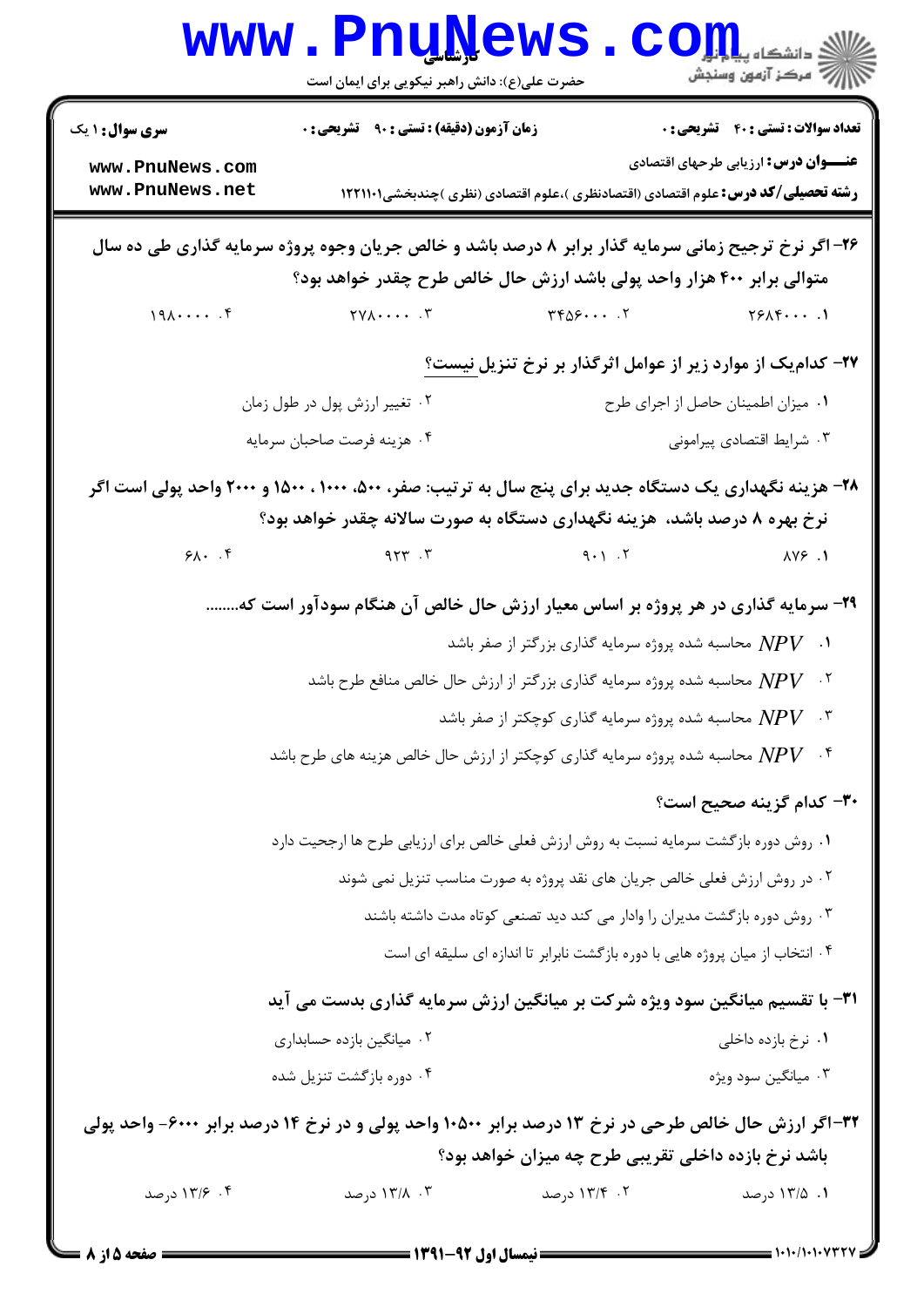## Www.PnuNews.com

| <b>سری سوال : ۱ یک</b>             | <b>زمان آزمون (دقیقه) : تستی : ۹۰ تشریحی : 0</b>                                                                      |                                                                                          | <b>تعداد سوالات : تستي : 40 ٪ تشريحي : 0</b> |
|------------------------------------|-----------------------------------------------------------------------------------------------------------------------|------------------------------------------------------------------------------------------|----------------------------------------------|
| www.PnuNews.com<br>www.PnuNews.net |                                                                                                                       | <b>رشته تحصیلی/کد درس:</b> علوم اقتصادی (اقتصادنظری )،علوم اقتصادی (نظری )چندبخشی1۲۲۱۱۰۱ | <b>عنـــوان درس:</b> ارزیابی طرحهای اقتصادی  |
|                                    |                                                                                                                       | ۳۳- کدام مورد از مشکلات روش دوره بازگشت سرمایه به حساب نمی آید؟                          |                                              |
|                                    |                                                                                                                       |                                                                                          | ٠١ در شركت هاى بزرگ كارايى ندارد             |
|                                    |                                                                                                                       | ۰۲ به زمان بندی جریان های نقد توجهی ندارد                                                |                                              |
|                                    |                                                                                                                       | ۰۳ جریان های نقد پس از بازگشت سرمایه را نادیده می گیرد                                   |                                              |
|                                    |                                                                                                                       | ۰۴ انتخاب از میان پروژه های با دوره بازگشت سرمایه برابر سلیقه ای است                     |                                              |
|                                    |                                                                                                                       |                                                                                          | ۳۴- وقتی پروژه ای دو تغییر علامت دارد،       |
|                                    |                                                                                                                       | ۰۱ استفاده از روش نرخ بازده داخلی توصیه نمی شود                                          |                                              |
|                                    |                                                                                                                       | ۰۲ میانگین دو نرخ بازده، معیار تصمیم گیری خواهد بود                                      |                                              |
|                                    |                                                                                                                       | ۰۳ نرخ بازده نزدیک تر به نرخ تنزیل سرمایه گذار ملاک تصمیم خواهد بود                      |                                              |
|                                    |                                                                                                                       | ۰۴ استفاده از روش نرخ بازده داخلی اهمیت دارد                                             |                                              |
|                                    |                                                                                                                       | ۳۵- در کدام مورد انجام یک مطالعه ارزیابی آثار زیست محیطی ضرورت ندارد؟                    |                                              |
|                                    | ۰۲ احداث یک سد                                                                                                        |                                                                                          | ۰۱ تاسیس پالایشگاه                           |
|                                    | ۴. احداث یک شهرک صنعتی                                                                                                |                                                                                          | ۰۳ ایجاد مزرعه پرورش شتر مرغ                 |
|                                    |                                                                                                                       | ۳۶- کدام یک از گزینه های زیر صحیح می باشد؟                                               |                                              |
|                                    | ۰۱ اگر پروژه ای در یک پارک ملی به مورد اجرا گذارده شود هر چند اندازه آن کوچک باشد انجام ارزیابی زیست محیطی الزامی است |                                                                                          |                                              |
|                                    | ٠٢ زير آب رفتن اراضي پشت سد ها از جمله آثار برگشت پذير احداث آن ها به حساب مي آيد                                     |                                                                                          |                                              |
|                                    |                                                                                                                       | ۰۳ تولید زباله در مناطق گردشگری از جمله آثار برگشت ناپذیر می باشد                        |                                              |
|                                    |                                                                                                                       | ۰۴ سر و صدا در زمان ساخت یک نیروگاه از جمله آثار بلند مدت است                            |                                              |
|                                    | ۳۷- فرسایش خاک در زمان عملیات ساختمانی یک تصفیه خانه فاضلاب چه نوع اثری شناخته می شود؟                                |                                                                                          |                                              |
|                                    | ۰۲ اثر ثانویه بلند مدت                                                                                                |                                                                                          | ۰۱ اثر اولیه کوتاه مدت                       |
|                                    | ۰۴ از آثار ثالثه کوتاه مدت                                                                                            |                                                                                          | ۰۳ اثر اوليه بلند مدت                        |
|                                    | ۳۸- اگر عمر یک دارایی ۴ سال و ارزش آن ۱۰ میلیون باشد میزان استهلاک برای سال دوم با استفاده از روش مجموع               |                                                                                          |                                              |
|                                    |                                                                                                                       |                                                                                          | سال ها چقدر است؟                             |
| $1 \cdots \cdots$                  | $\gamma$ $\Upsilon$                                                                                                   | $Y \cdot \cdot \cdot \cdot \cdot \cdot \cdot Y$                                          | $F$                                          |
|                                    |                                                                                                                       |                                                                                          |                                              |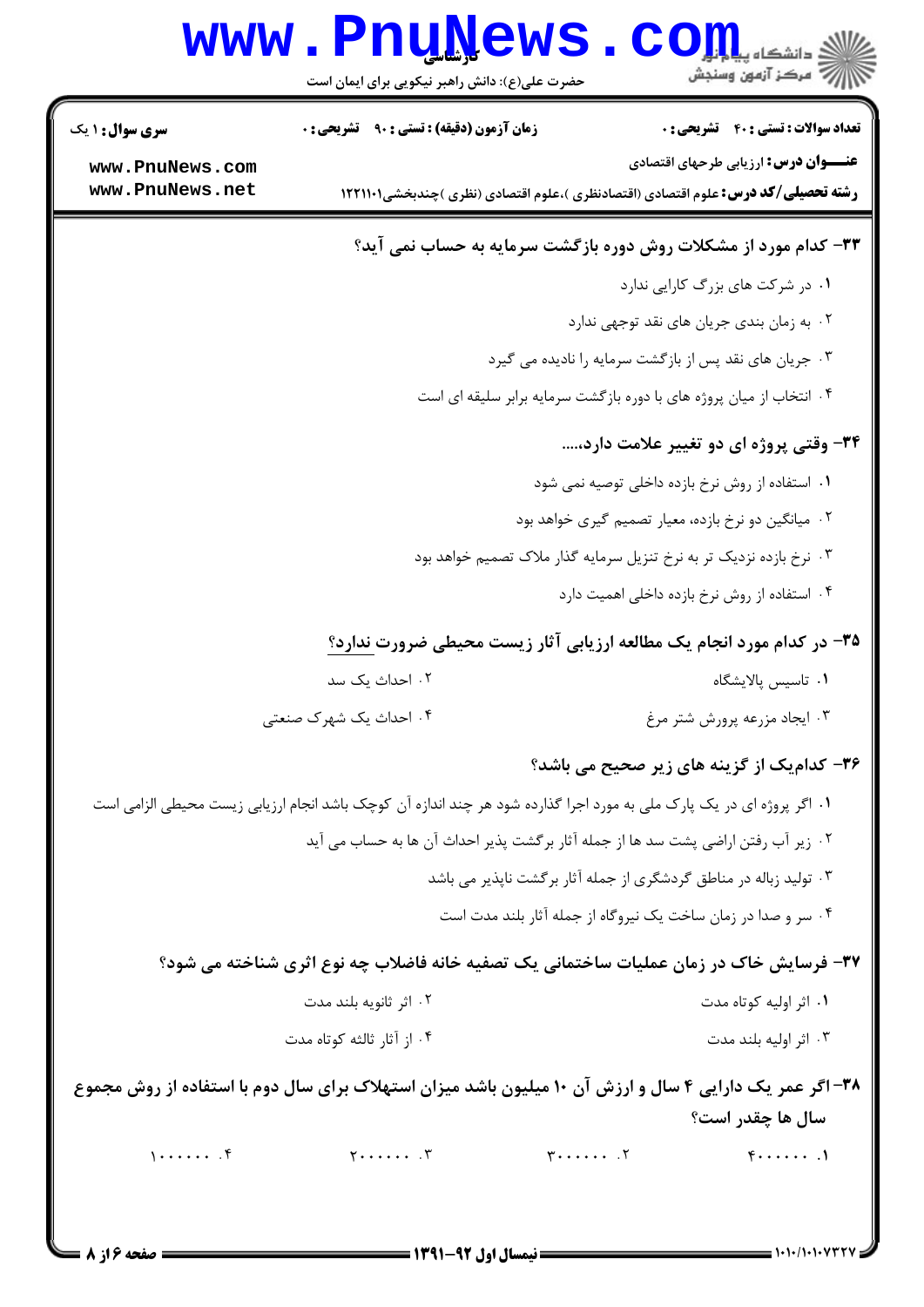| <b>WWW</b>                         | ک رشاسی<br>حضرت علی(ع): دانش راهبر نیکویی برای ایمان است                                                                                                                                      |         | د دانشگاه پ <b>یاج تی</b><br>أآه مركز آزمون وسنجش                                           |
|------------------------------------|-----------------------------------------------------------------------------------------------------------------------------------------------------------------------------------------------|---------|---------------------------------------------------------------------------------------------|
| سری سوال : ۱ یک<br>www.PnuNews.com | <b>زمان آزمون (دقیقه) : تستی : ۹۰ قشریحی : 0</b>                                                                                                                                              |         | <b>تعداد سوالات : تستي : 40 - تشريحي : 0</b><br><b>عنـــوان درس:</b> ارزیابی طرحهای اقتصادی |
| www.PnuNews.net                    | <b>رشته تحصیلی/کد درس:</b> علوم اقتصادی (اقتصادنظری )،علوم اقتصادی (نظری )چندبخشی12211 ۱۲                                                                                                     |         |                                                                                             |
|                                    | ۳۹- تحت چه شرایطی روش محاسبه استهلاک از روش مقدار تولید به روش استهلاک خط مستقیم تبدیل خواهد شد؟                                                                                              |         |                                                                                             |
|                                    | ٠٢ هرگاه مقدار كل توليد ثابت باشد                                                                                                                                                             |         | ۰۱ چنین چیزی امکان پذیر نیست                                                                |
|                                    | ۰۴ هرگاه مقدار تولید در هر سال یکنواخت باشد                                                                                                                                                   |         | ۰۳ هرگاه مقدار تولید نهایی متغیر باشد                                                       |
|                                    | ۴۰- اگر ارزش خودرویی ۵ میلیون تومان و عمر مفید آن ۱۰ سال باشد و چنانچه بخواهیم استهلاک سالانه دارایی را با<br>استفاده از روش ۱۵۰ درصد محاسبه کنیم، مقدار استهلاک خودرو در سال چهارم چقدر است؟ |         |                                                                                             |
| T170                               | $F5.09F$ .                                                                                                                                                                                    | Y5AYY.7 | $\Delta f$ $\Delta V\Delta$ .                                                               |
|                                    |                                                                                                                                                                                               |         |                                                                                             |
|                                    |                                                                                                                                                                                               |         |                                                                                             |
|                                    |                                                                                                                                                                                               |         |                                                                                             |
|                                    |                                                                                                                                                                                               |         |                                                                                             |
|                                    |                                                                                                                                                                                               |         |                                                                                             |
|                                    |                                                                                                                                                                                               |         |                                                                                             |
|                                    |                                                                                                                                                                                               |         |                                                                                             |
|                                    |                                                                                                                                                                                               |         |                                                                                             |
|                                    |                                                                                                                                                                                               |         |                                                                                             |
|                                    |                                                                                                                                                                                               |         |                                                                                             |
|                                    |                                                                                                                                                                                               |         |                                                                                             |
|                                    |                                                                                                                                                                                               |         |                                                                                             |
|                                    |                                                                                                                                                                                               |         |                                                                                             |
|                                    |                                                                                                                                                                                               |         |                                                                                             |
|                                    |                                                                                                                                                                                               |         |                                                                                             |
|                                    |                                                                                                                                                                                               |         |                                                                                             |
|                                    |                                                                                                                                                                                               |         |                                                                                             |

 $\mathbf{A} = \mathbf{A}^T$ 

П

 $\overline{\phantom{a}}$  . We also

 $1880 +$ 

 $= 1.1$   $(1.1.1.047)$